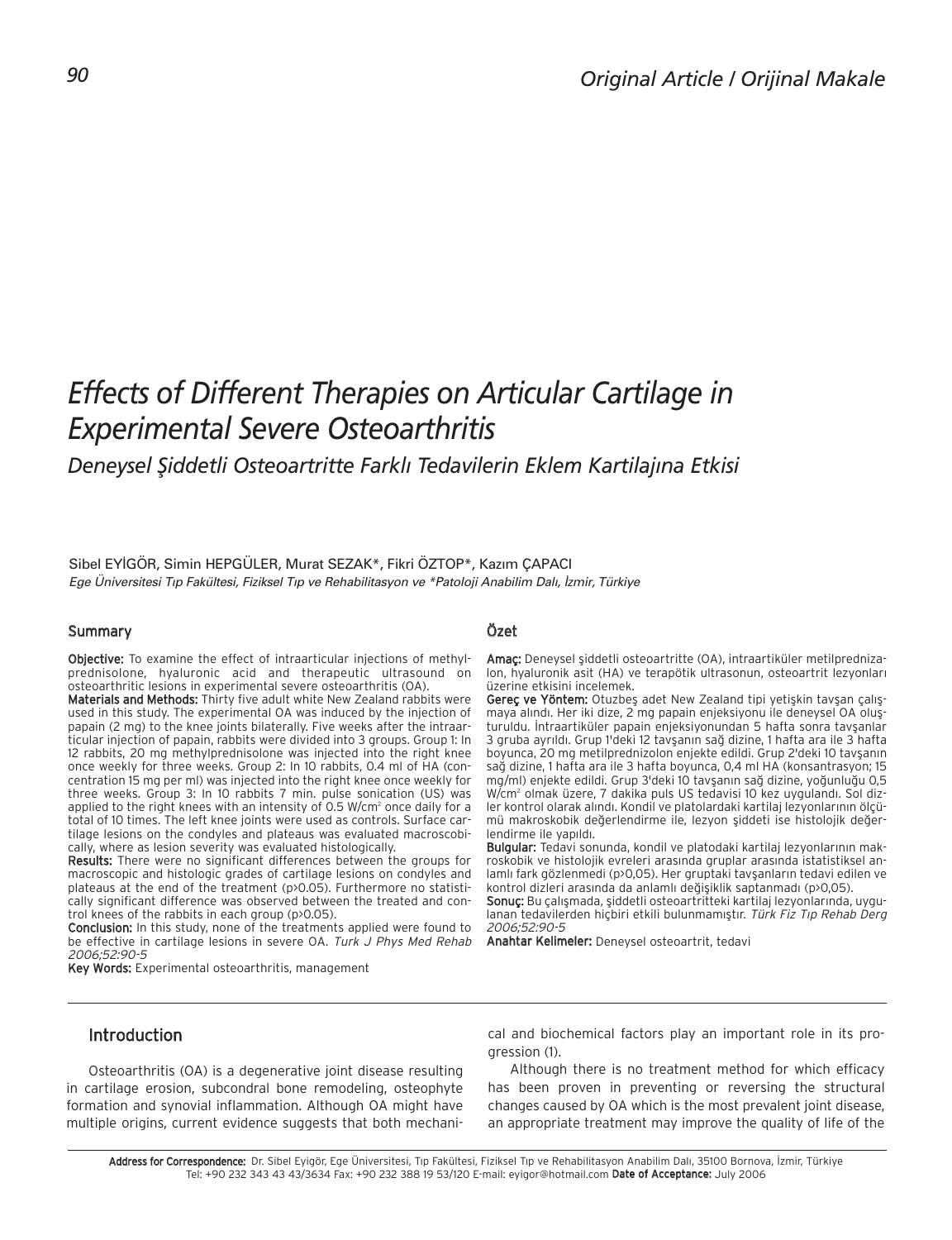patient considerably (2). For this purpose; simple analgesics, non-steroidal anti-inflammatory drugs, physical therapy agents, intraarticular injections, exercise and surgical procedures are applied (3). However, there has been no consensus with on the efficacy of most of the treatments on cartilage and synovial tissue.

Although objective evidence is limited, it has been stated in the treatment protocol of American College of Rheumatology (ACR) that intraarticular steroid applications may be used in the treatment of knee OA (4). There is data revealing that intraarticular steroid injections are successful in modification of the symptoms (5) and in restoration of the articular functions (6). While it was reported in some previous studies that it resulted in worsening of osteoarthritic lesions with cartilage injury (7,8), it has been demonstrated in experimental OA models that lowerdose steroid injection reduced osteophyte formation and the progression in cartilage erosions (6,9,10). These contradictory publications about steroids always leave suspicion on the physicians' mind regarding their usage (11).

It is has been stated that an alternative intraarticular treatment, hyaluronic acid (HA), increases the viscosity in synovial liquid and facilitates the slipperiness by constituting a layer on the surface of cartilage and also protects the soft tissue, reduces the pain and is effective on inflammatory cells as an immunomodulator by working as a shock absorbent in trauma on the joint (3,12). However, there are also opinions defending that HA injection is not superior to placebo and therefore it may not be involved in the routine treatment of OA (13). The characteristics of a suitable candidate for the application of intraarticular HA injection has not been fully determined. For applications; exact rules related to experienced trauma or deformity, age, radiographically diagnosed OA and grade of the symptoms or level of physical activity can not be stated. Usually, patients with severe OA are not included in the studies (3). In patients with serious grade of OA, although it is possible to delay the application of HA and total knee replacement, there is no data supporting this.

Therapeutic ultrasound (US) has been advocated by ACR in the non-pharmalogical treatments for the management of knee OA (2). It has been stated that US has effects on muscle relaxation, increase in membrane permeability and increase in tissue regeneration (2). Information about the efficacy of US in knee OA treatment is present and usually, especially about the useful effects on pain and functional recovery (14,15). Also, it is stated that US is effective in tendon recovery and in cartilage reparation by stimulating collagen synthesis (2,16). The data about US is obtained from a limited number of study results.

It is stated that these three treatment methods have useful effects different ways in knee OA. However, there is no evident data regarding their efficacy in severe knee OA. We planned to investigate the macroscopic and the histopathologic effects of these treatments on articular cartilage and synovium in severe experimental knee OA which are used in every stages of knee OA.

## Materials and Methods

Thirty five mature New Zealand type of rabbits, 2-2.5 kg in weight were included in the study. The rabbits were supplied by the Experimental Surgery and Research Laboratory of Faculty of Medicine. All the applications were performed in the same set of laboratory by paying attention to standardization of laboratory conditions. Prior to study, approval of the local "Ethic Commitee of Experimental Surgery of Experiment Animals" was obtained and the guidelines for animal use and care were followed. All of the applications related to rabbits were performed by an investigator who had previously completed the "Course of Experimental Animals". During the injections and other applications to rabbits, sedation was achieved by using the combination of Xylazine 2 mg/kg and Ketamin 20 mg/kg. In injections and applications to knee, the application area was shaved and cleaned with Betadine solution.

To constitute a knee OA in rabbits, 100 mg of 2x crystalized suspensions of a preparation of papain (16,17) of which 1 mg shows 16-40 units of the activity, pH at 4.5, including 0.01% timol involved in 0.05 M sodium acetat was used (Sigma Chemical Co., St Louis, USA p3125).

A prestudy was performed to determine the effective papain dose which constitutes severe OA. Separate doses of 0.5 mg, 1 mg and 2 mg papain were injected by intraarticular way to both knees of each rabbit, using a 26 gauge needle. After 5 weeks of injection, 3 rabbits were sacrificed with an over-dose of anestethetic substance. Removing both knees of these rabbits, macroscopic and microscopic examinations were performed. It was observed that 2 mg of intraarticular papain injection led to severe knee OA. It was decided to continue the study with this dose and duration.

2 mg intraarticular papain injections were applied to both knees of 32 rabbits. After 5 weeks of papain injection, rabbits were randomly assigned to 3 different treatment goups. The left knees of all rabbits were evaluated as control group and no treatment were given.

20 mg of metilprednisolone (0.3 ml) (Prednol-L® flacon, Mustafa Nevzat, Istanbul, Turkey) was injected for 3 times with one week interval to the right knees of 12 rabbits which were included in the first group. In the second group, 0.4 ml of HA (15 mg per ml, Orthovisc®, Anika Therapeutics, Inc, Woburn, MA) was injected for 3 times with one week interval to the right knees of 10 rabbits. In the third group, 0.5 W/cm<sup>2</sup> dose of pulse ultrasound treatment (Mettler Electronics, Sonicator 730, USA) was performed for 7 minutes inside the water for 10 times to the right knees of 10 rabbits. In this procedure, an applicator with a frequency of 1 MHz was used directed over an effective area of 5 cm<sup>2</sup>. The head of the therapeutic US probe was placed into the water at a distance of 1 cm to the anteromedial part of the right knee. In the third group, only 4 rabbits completed the study. The other rabbits in this group died due to problems in laboratory conditions. At the end of the treatment, all rabbits were sacrificed. The left and the right knees of rabbits in all three groups were resected carefully. The resected knees of the sacrificed rabbits were sent to pathology laboratory. By dissecting the knee joints, capsule of the joint, ligaments, synovial tissue, meniscus, cartilages of the joint and subchondral bone tissue were examined under dissection microscope. To facilitate distinguishing the eburnation and fibrillation areas, the surface of the femoral condyle and the surface of the tibia plateau were reexamined following the application of India ink. Prior to crosssection, the photographs of surfaces of the joint were taken. The dimensions of the lesions observed in femoral condyle and in tibial plateau were measured millimetrically. Sagittal cross-sections were performed throughout the longest axes of the lesions.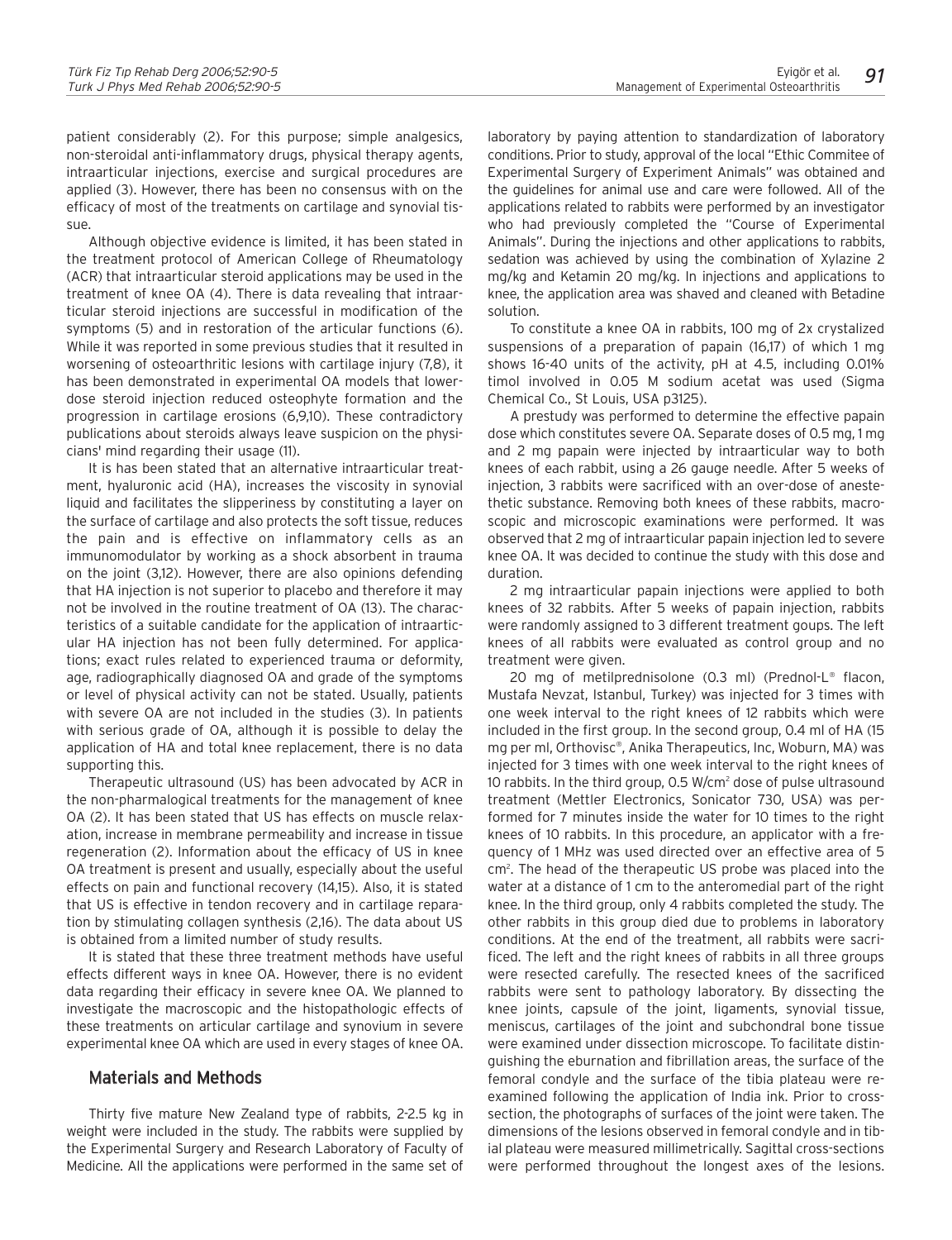Since they were colored by Indian ink, fibrillation and fissure areas were observed as black-grey, while eburnation areas were observed as yellow-cream and the surrounding normal cartilage was observed as ivory white in dissected knee joints.

After being fixed in 10% buffered formalin for 3 days, each sample was decalcified for 4 days in 20% formic acid prepared with 10% buffered formalin. The tissues obtained were buried

into paraffin blocks. 5 microns of cross-sections were taken by Leica RM 2145 microtome. Hematoxylene and eosin for histopathological examination, and toluidine-blue and safranin-O histochemical stains for qualitive evaluation of proteoglycan density were applied. The cross-sections were examined by two pathologists. A two-head Olympus BX-50 microscope was used. Since there were widespread eburna-

Table 1. Histologic Grading Scale.

| Presence of Eburnation                                                    | Present                                  | 1                   |
|---------------------------------------------------------------------------|------------------------------------------|---------------------|
|                                                                           | Not Present                              | 0                   |
| For Lesions with Eburnation                                               |                                          |                     |
| <b>Regenerated Tissue</b>                                                 | 100 percent of normal adjacent cartilage | $\circ$             |
|                                                                           | 50-99 percent of normal cartilage        | 1                   |
|                                                                           | 10-50 percent of normal cartilage        | $\overline{c}$      |
|                                                                           | Regenerated tissue not present           | 3                   |
| Cell morphology of regenerated tissue                                     | Hyaline cartilage                        | 0                   |
|                                                                           | Fibrohyaline cartilage                   |                     |
|                                                                           | Fibrocartilage                           | 2                   |
|                                                                           | Non-cartilage only                       | 3                   |
| Staining of the matrix in regenerated tissue (Safranin-O, Toluidine blue) | Normal                                   | 0                   |
|                                                                           | Slightly reduced                         | 1                   |
|                                                                           | No metachromatic stain                   | 2                   |
| For Lesions without Eburnation                                            |                                          |                     |
| Surface regularity of cartilage                                           | Intact                                   | 0                   |
|                                                                           | Superficial fibrillation                 |                     |
|                                                                           | Deep fibrillation                        | 1<br>$\overline{c}$ |
|                                                                           |                                          | 3                   |
|                                                                           | Necrosis                                 |                     |
| Structural integrity of cartilage cells                                   | Normal                                   | $\circ$             |
|                                                                           | Cell disintegration                      | 1                   |
|                                                                           | Increase of cells (no cluster)           | 2                   |
|                                                                           | Cluster of chondrocytes                  | 3                   |
|                                                                           | Lost of cells                            | 4                   |
| Staining of the matrix in lesions without                                 | Normal                                   | $\circ$             |
| eburnation (Safranin-O, Toluidine blue)                                   | Slightly reduced                         | -1                  |
|                                                                           | No metachromatic stain                   | $\overline{2}$      |
| Features of Tissue Surrounding the Lesion                                 |                                          |                     |
| Surface regularity                                                        | Intact                                   | $\circ$             |
|                                                                           | Superficial fibrillation                 |                     |
|                                                                           | Deep fibrillation                        | $\overline{c}$      |
|                                                                           | Necrosis                                 | 3                   |
| Structural integrity                                                      | Normal                                   | 0                   |
|                                                                           | Cell disintegration                      | $\mathbf{1}$        |
|                                                                           | Increase of cells (no cluster)           | 2                   |
|                                                                           | Cluster of chondrocytes                  | 3                   |
|                                                                           | Lost of cells                            | 4                   |
| Staining of the matrix (Safranin-O, Toluidine blue)                       | Normal                                   | $\circ$             |
|                                                                           | Slightly reduced                         | Ι.                  |
|                                                                           | No metachromatic stain                   | $\overline{2}$      |
| <b>Synovial Tissue</b>                                                    |                                          |                     |
| Synovial hyperplasia                                                      | Not present (until 2 rows)               | $\circ$             |
|                                                                           | Present (more than 2 rows)               | 1                   |
| Villous hyperplasia                                                       | Not present                              | $\circ$             |
|                                                                           | Present                                  | 1                   |
| Mononuclear inflammatory cells infiltration                               | A few scattered infiltration, no cluster | $\mathsf O$         |
|                                                                           | Cluster including less than 15 cells     | $\mathbf{1}$        |
|                                                                           | Clusters including at least 15 cells     | 1                   |
|                                                                           |                                          |                     |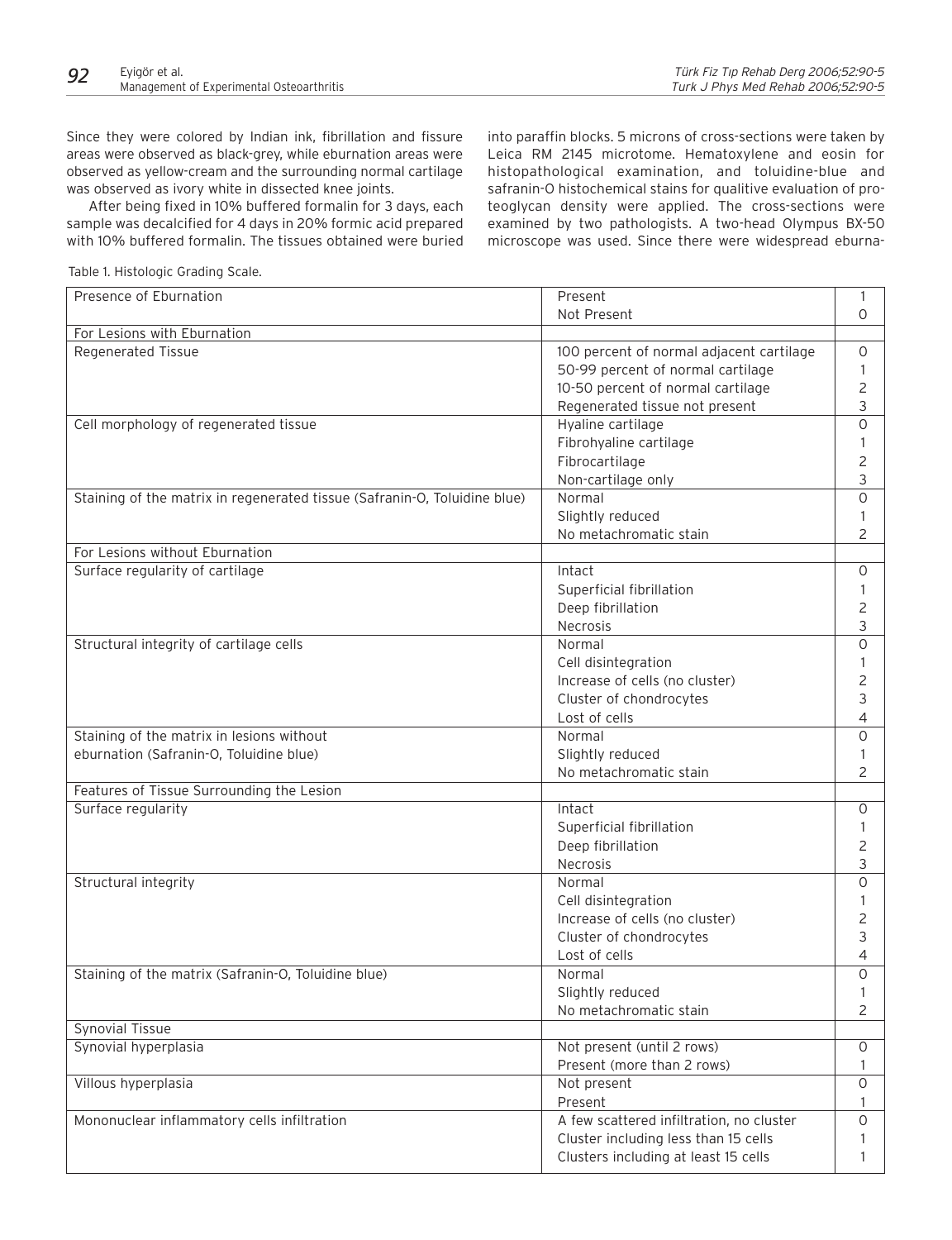tion areas in pathological cross-sections, not only the regions of lesion, but also the areas surrounding the lesion were evaluated. In histological evaluation of all these areas, the evaluations of previously defined different grading scales were used together (Table 1) (18-20).

#### Statistical Method

In statistical analyses, SPSS for Windows 10.0 pocket programme was used. Chi-square test was used in comparison of ratios between the treatment groups and between the knees treated in each treatment group and knees in control group. Mann Whitney-U test was utilized in evaluation of dimensions of the lesions in treatment groups and in comparison of the means between the groups. p<0.05 was taken as statistical significance level.

#### **Results**

Gross pathological findings: The left and the right knees of rabbits in each treatment group were evaluated. The regions of lateral femoral condyles (LF), medial femoral condyles (MF), lateral tibial plateau (LT) and medial tibial plateau (MT) lesions were separately measured millimetrically, including the most extensive area. For the evaluation of macroscopic lesions, no statistically significant difference was determined between the knees of treatment (right=R) and control (left=L) groups (p>0.05). In the same way, no statistically significant difference was observed between three treatment groups (p>0.05) (Table 2).

Histology of articular cartilage and synovium: Microscopic analyses of medial and lateral regions of tibial plateau and femoral condyle of both treatment and control knees of the rabbits were done separately. In microscopic samples, both treatment and control knees showed the features of severe OA.

Lesions in all areas and features of cells and tissues were evaluated according to the scorings defined previously.

For features of cartilage in lesions with and without eburnation, no significant difference was observed between the right and the left knees in each treatment group (p>0.05). No statistically significant difference was determined between three treatment groups (p>0.05).

As for the features of cartilage tissue surrounding the lesion, no significant difference was observed between the right and the left knees in each treatment group (p>0.05). No statistically significant difference was determined between three treatment groups (p>0.05).

In evaluation of synovial tissue surrounding the joint, no statistically significant difference was observed between the right and the left knees in each treatment group and between three treatment groups (p>0.05).

No complication as acute arthritis was observed due to OA in three treatment groups of the study.

## **Discussion**

As the result of our study, we observed that each of three treatment methods showed no difference with regard to macroscopic and histologic evaluations and did not create any effect resulting in regeneration or prevention of progression of the cartilage lesions.

Although there is some data which reveals that intraarticular HA application has a disease modifying feature (1,21,22), this effect may not be supported by present limited evidence. Furthermore, there is no exact evidence regarding its effects in such cases with severe stage of OA. For symptomatic knee OA, the role of viscosupplementation is just in progress. Although results of the studies are not categorical in defining the most suitable candidate for injection treatment, the present data documents the long-term efficacy (3,23). Contrary to studies revealing that no benefit was obtained or minimal degrees of benefits were gained from intrarticular HA (13,24), randomized, controlled clinical studies (25,26) have suggested that HA compared with placebo has chondroprotective effects and inhibits apoptosis (1,22,23,27,28).

Although there are different results about the efficacy of steroids in OA treatment, they are included in intraarticular treatments of knee OA as a symptomatic treatment (29-31) and as a disease modifying treatment (6,9,10) according to some study results. In some studies, it has been seen that triamcinolone and metilprednisolone cause a reduction in formation and size of osteophytes, as well as in size and histologic severity of cartilage erosion and in stromelysin which is important in the activity of disease (6,9,10).

Studies in which steroid and HA applications are compared with each other are present in literature (12,32-34). Ronchetti et al. (12,35) have examined the samples of synovial membrane and cartilage by arthroscopy in their clinical studies. As a potential disease modifying drug, HA has been found to be superior to steroid in morphological analyses. Metilprednisolone treatment has caused a decrease in mast cells and HA caused a decrease in synoviocyte aggregation. Both of these treatments; have decreased macrophages, lymphocytes, mast cells, adipocytes and oedema, and increased fibroblast-like cells and formation of fibroblasts and collagen. In these studies, HA and steroid have been found to be effective clinically. But it has been seen that the effect of HA lasts longer. In the other comparative clinical studies, for pain and stiffness, HA has been found to be more effective than metilprednisolone (34), to act longer than triamcinolone hexacetonide (33) and to have similar effects as betamethasone (32).

In treatment, there are beneficial effects of US such as increasing the mucopolysaccharidation, affecting the formation

|  |  | Table 2. The means of macroscopic lesion measurements of three treatment groups. |  |  |
|--|--|----------------------------------------------------------------------------------|--|--|

| Macroscopic<br>lesions (mm) | Steroid         |                                                                                                                                                            |           | HA              |                 |           | US              |                 |           |
|-----------------------------|-----------------|------------------------------------------------------------------------------------------------------------------------------------------------------------|-----------|-----------------|-----------------|-----------|-----------------|-----------------|-----------|
|                             | Right           | Left                                                                                                                                                       | p         | Right           | Left            | p         | Right           | Left            | р         |
| FL                          | $4.25 \pm 2.53$ | $2.67 \pm 2.42$                                                                                                                                            | <b>NS</b> | $3.33 \pm 1.80$ | $3.44 \pm 2.13$ | <b>NS</b> | 4±1.41          | 3±1.41          | <b>NS</b> |
| <b>FM</b>                   | 2±1.95          | $2.58 \pm 2.07$                                                                                                                                            | <b>NS</b> | $1.80 \pm 2.10$ | $1.67 \pm 1.73$ | <b>NS</b> | $1.75 \pm 1.26$ | $2.25 \pm 2.06$ | <b>NS</b> |
| TL                          | $2.58 \pm 2.50$ | $1.55 \pm 2.38$                                                                                                                                            | <b>NS</b> | $3.50 \pm 1.27$ | $3.20 \pm 1.69$ | <b>NS</b> | $3.50 \pm 0.58$ | $2.75 \pm 0.50$ | <b>NS</b> |
| TM                          | $1.83 \pm 2.04$ | 2±2.32                                                                                                                                                     | <b>NS</b> | $2.50 \pm 2.27$ | $2.10 \pm 1.97$ | <b>NS</b> | $2.75 \pm 2.06$ | $2.25 \pm 1.71$ | <b>NS</b> |
|                             |                 | FL: femur lateral, FM: femur medial, HA: hyaluronic acid, NS: non-significant, TL: tibia lateral, TM: tibia medial, US: ultrasound. Values are the mean±SD |           |                 |                 |           |                 |                 |           |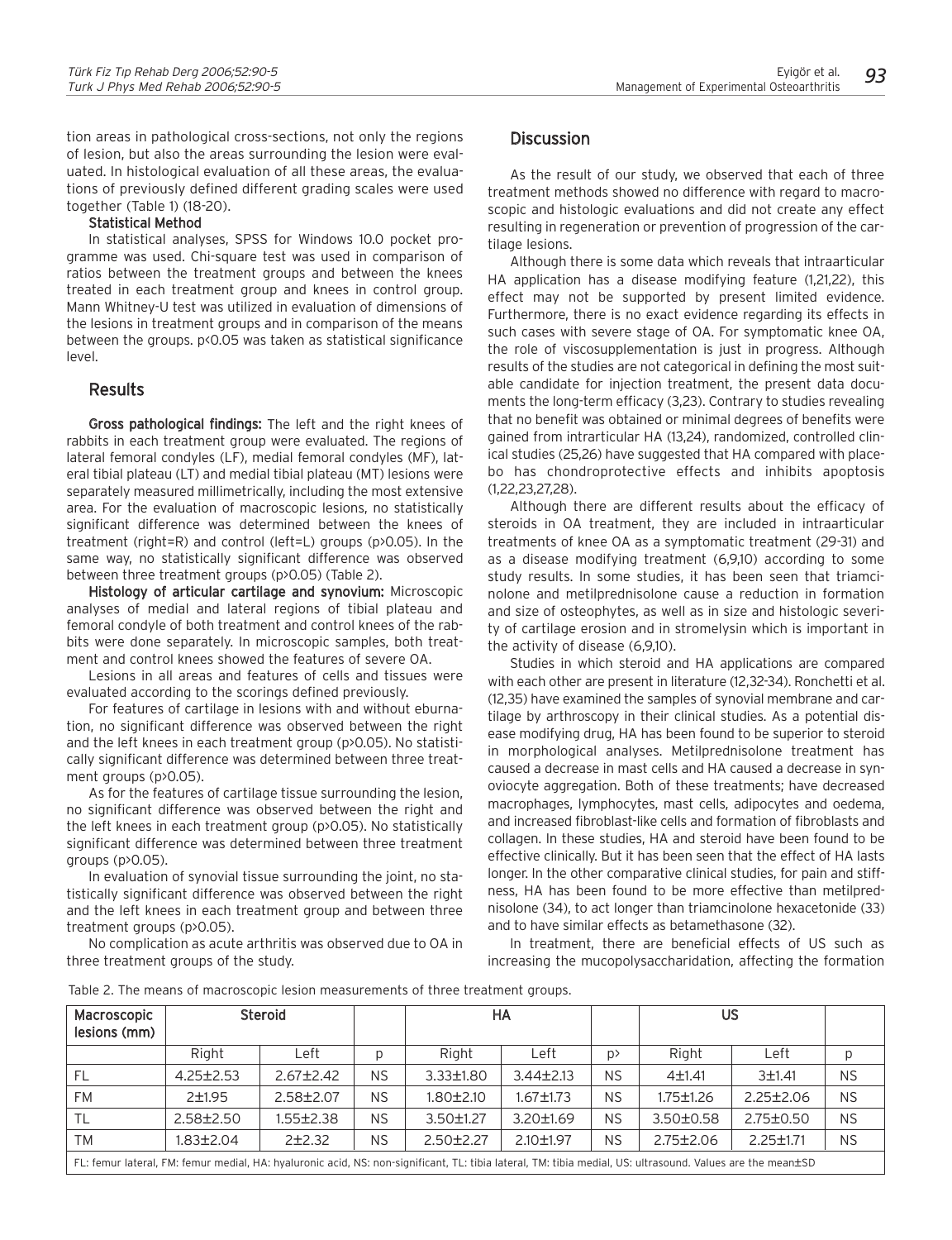of free radicals, ensuring the removal of inflammatory mediators, suppressing the cellular inflammation and increasing the tissue reparation (2). Non-thermal effect is thought to be much more important in tissue reparation (2,16). Sound waves cause an increase in diffusion and membrane permeability, thus protein synthesis increases and reparation process is influenced. However, since this reparation mechanism is a feature which depends on the cell membrane, it has been stated that if target cells are damaged, then the tissue reparation becomes limited and US is effective in only prevention of injury (16). The biological and histological effects of US in chronic arthritis have not been completely investigated. In an experimental study performed in rats (16), it has been stated that it may be effective on cartilage reparation in early stages and on prevention of progression in later stages. Although US is considered to be included in nonpharmacological treatments, there is no sufficient amount of experimental or clinical study that proves its efficacy in OA treatment in literature. Therefore, we believe that our study results might be useful.

Furthermore, features of the tissues which were surrounding the lesion and were outside of the overweight loaded areas have also been evaluated in our study. It has been revealed that treatments applied in this way not only have useful effects, but also they don't have any harmful effects on the lesion and its surroundings.

The present study has certain limitations. In the third group, only 4 rabbits completed the study. The other rabbits in this group died due to the problems in laboratory conditions. Therefore sample size is small.

Although there are studies comparing applications of steroid with that of HA, there is no study like this study in which these practical three treatments are compared with each other. Similarly, no study has been found in which these three treatments are compared with each other only in severe OA. Whereas, all of these treatments are used distinctly in clinical practice. These treatments have been found to be ineffective histologically in severe knee OA, while their efficacy have been revealed clinically and histologically in early stage of knee OA. We consider that this result should be supported by clinical studies. Taking into consideration the ratios of benefits and harms of these treatments to patient, application of effective treatment to a suitable patient at appropriate time is gaining importance. This becomes an important and conspicuous issue, especially in societies where the population of elderly is increasing gradually.

Acknowledgements: This study has been supported by grants from the Research Fund Coordination of Ege University (2000TIP004).

## References

- 1. Takahashi K, Goomer RS, Harwood F, Kubo T, Hirasawa Y, Amiel D. The effects of hyaluronan on matrix metalloproteinase-3, interleukin-1 beta and tissue inhibitor of metalloproteinase-1 gene expression during the development of osteoarthritis. Osteoarthritis Cartilage 1999;7:182-90.
- 2. Welch V, Brosseau L, Peterson J, Shea B, Tugwell P, Wells G. Therapeutic ultrasound for osteoarthritis of the knee. Cochrane Database Syst Rev 2001:CD003132.
- 3. Tasciotaoglu F, Öner C. Efficacy of intra-articular sodium hyaluronate in the treatment of knee osteoarthritis. Clin Rheumatol 2003;22:112-7.
- 4. Hochberg MC, Altman RD, Brandt KD, Clark BM, Dieppe PA, Griffen MR, et al. Guidelines for the medical management of osteoarthritis:

Part II. Osteoarthritis of the knee. Arthritis Rheum 1995;38:1541-6.

- 5. Jones A, Doherty M. Intra-articular corticosteroids are effective in osteoarthritis but there are no clinical predictors of response. Ann Rheum Dis 1996;55:829-32.
- 6. Pelletier JP, Mineau F, Raynauld JP, Woessner JF, Smith ZG, Pelletier JM. Intraarticular injections with methylprednisolone acetate reduce osteoarthritic lesions in paralel with chondrocyte stromelysin synthesis in experimental osteoarthritis. Arthritis Rheum 1994;37:414-23.
- Robion FC, Doize B, Boure L, Marcoux M, Ionescu M, Reiner A, et al. Use of synovial fluid markers of cartilage synthesis and turnover to study effects of repeated intra-articular administration of methylprednisolone acetate on articular cartilage in vivo. J Orthop Res 2001;19:250-8.
- 8. Behrens F, Shepard N, Mitchell N. Alteration of rabbit articular cartilage by intra-articular injections of glucocorticoids. J Bone Joint Surg Am 1975;57:70-6.
- 9. Pelletier JP, Martel-Pelletier J. Protective effects of corticosteroids on cartilage lesions and osteophyte formation in the Pond-Nuki dog model of osteoarthritis. Arthritis Rheum 1989;32:181-93.
- 10. Williams JM, Brandt KD. Triamcinolone hexacetonide protects against fibrillation and osteophyte formation following chemically induced articular cartilage damage. Arthritis Rheum 1985;28:1267- 74.
- 11. Creamer P. Intra-articular corticosteroid injections in osteoarthritis: do they work and if so, how? Ann Rheum Dis 1997;56:634-6.
- 12. Ronchetti P, Guerra D, Taparelli F, Boraldi F, Bergmini G, Mori G, Zizzi F, Frizziero L. Morphological analysis of knee synovial membrane biopsies from a randomized controlled clinical study comparing the effects of sodium hyaluronate (Hyalgan) and methylprednisolone acetate (Depomedrol) in osteoarthritis. Rheumatology (Oxford) 2001;40:158-69.
- 13. Tamir E, Robinson D, Koren R, Agar G, Halperin N, Intra-articular hyaluronan injections for the treatment of osteoarthritis of the knee: A randomized, double blind, placebo controlled study. Clin Exp Rheumatol 2001;19:265-70.
- 14. Gam AN, Johannsen F. Ultrasound therapy in musculoskeletal disorders: A meta- analysis. Pain 1995;63:85-91.
- 15. Falconer J, Hayes K, Chang RW. Effect of ultrasound on mobility in osteoarthritis of the knee: A randomized clinical trial. Arthritis Care Res 1992;5:29-35.
- 16. Huang MH, Ding HJ, Chai CY, Huang YF, Yang RC. Effects of sonication on articular cartilage in experimental osteoarthritis. J Rheumatol 1997;24:1978-84.
- 17. Kopp S, Mejersjo C, Clemensson E. Induction of osteoarthrosis in the guinea pig knee by papain. Oral Surg Oral Med Oral Pathol 1983;55:259-66.
- 18. Brandt KD, Myers SL, Burr D, Albrecht M. Osteoarthritic changes in canine articular cartilage, subcondral bone, and synovium fifty four months after transection of the anterior cruciate ligament. Arthritis Rheum 1991;34:1560-70.
- 19. Wakitani S, Goto T, Pineda SJ, Young RG, Mansour JM, Caplan AI, et al. Mesenchymal cell-based repair of large, full-thickness defects of articular cartilage. J Bone Joint Surg 1994;76:579-92.
- 20. O'Driscoll SW, Keeley FW, Salter RB. Durability of regenerated articular cartilage produced by free autogenous periosteal grafts in major full-thickness defects in joint surfaces under the influence of continuous passive motion. J Bone Joint Surg 1988;70:595-606.
- 21. Grosh P, Holbert C, Read R, Armstrong S. Hyaluronic acid in experimental osteoarthritis. J Rheumatol 1995;22:155-7.
- 22. Smith GN, Myers SL, Brandt KD, Mickler EA. Effect of intraarticular hyaluronan injection in experimental canine osteoarthritis. Arthritis Rheum 1998;41:976-85.
- 23. Shimizu C, Yoshioka M, Coutts RD, Harwood FL, Kubo T, Hirasawa Y, et al. Long term effects of hyaluronan on experimental osteoarthritis in the rabbit knee. Osteoarthritis Cartilage 1998;6:1-9.
- 24. Henderson EB, Smith EC, Pegley F, Blake DR. Intra-articular injections of 750 kD hyaluronan in the treatment of osteoarthritis: a randomised single centre double-blind placebo-controlled trial of 91 patients demonstrating lack of efficacy. Ann Rheum Dis 1994;53:529-34.
- 25. Altman RD, Moskowitz R. Intra-articular sodium hyaluronate in the treatment of patients with osteoarthritis of the knee: a randomized clinical trial. Hyalgan study group. J Rheumatol 1998;25:2203-12.